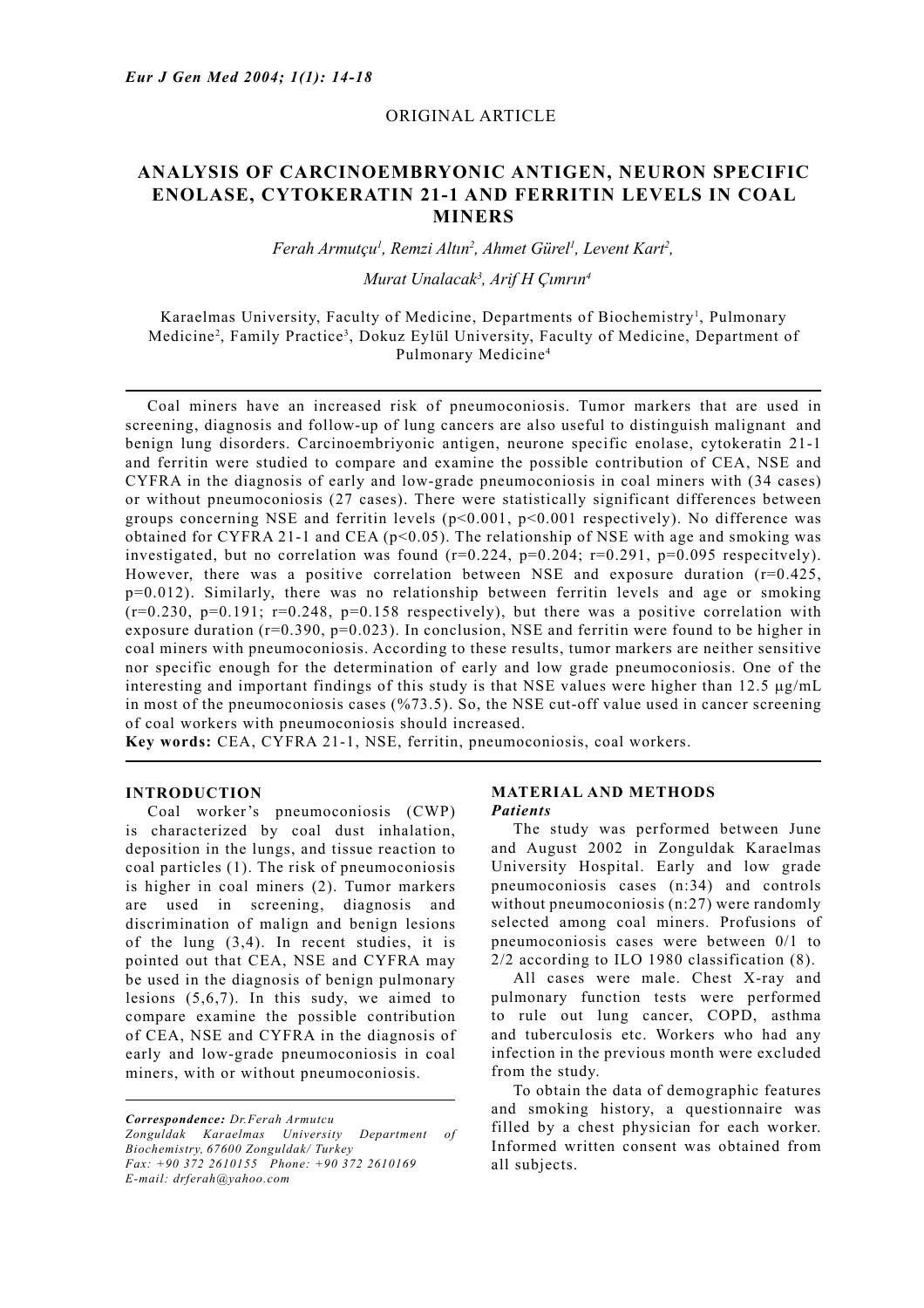|                               | Pneumoconiosis<br>n:34 | Non-Pneumoconiosis<br>n:27 | p value |
|-------------------------------|------------------------|----------------------------|---------|
| Age (years)                   | $43.8 \pm 4.8$         | $42.9 \pm 3.7$             | >0.05   |
| Range (years)                 | $33 - 49$              | $32 - 48$                  |         |
| Exposure duration (years)     | $14.9 \pm 3.6$         | $13.7 \pm 4.7$             | > 0.05  |
| Range (years)                 | $9 - 23$               | $13 - 24$                  |         |
| Smoking                       | $27/34(79.4\%)$        | $19/27(70.4\%)$            | > 0.05  |
| Cumulative cigarette smoking* | $16.0 \pm 10.3$        | $16.5 \pm 5.9$             | > 0.05  |
| Range                         | $5 - 45$               | $10 - 30$                  |         |

**Table 1. The demographic features of pneumoconiosis and non-pneumoconiosis coal workers ( mean**±**SD)**

*\*smoker cases*

#### *Tumor markers*

 Five cc venous blood was taken from each worker after 12 hours fasting and stored at -20 C<sup>o</sup>. NSE, CEA, CYFRA 21-1 and ferritin levels were measured by electrochemiluminescence methods by using commercial kits (Elecsys 2010 immunassay, Roche Diagnostics, USA). *Statistical analysis*

 Analytic results were obtained by using SPSS programme (11.0 version, SPSS Inc., Chicago, IL, USA). The difference between the means of variables in two groups was tested by Mann-Whitney U test (nonparametric). The relationship between tumor markers and age, smoking and exposure duration were analysed by Spearman correlation test. Significance was set at 5% level (p< 0.05). All measured values were given as mean  $\pm$  SD (standard deviation).

#### **RESULTS**

 Demographic characteristics of the coal workers are given in Table 1. There was no difference concerning age, smoking and exposure duration between coal workers with or without pneumoconiosis  $(p>0.05)$ . The measurements of CEA, NSE, CYFRA 21-1 and ferritin levels are shown in Table 2.

 When NSE and ferritin levels were analyzed there were statistical differences between groups  $(p<0.001, p<0.001$ respectively; figure 1 and 2). However, no difference was obtained for CEA and CYFRA 21-1 ( $p>0.05$ ). The relationship between NSE and age, smoking and exposure duration were investigated. There was a positive correlation for exposure duration ( $r=0.425$ ,  $p=0.012$ ), but no correlation was found for age and smoking  $(r=0.224, p=0.204; r=0.291, p=0.095,$ respectively). Similar results were obtained for ferritin levels and age  $(r=0.230, p=0.191)$ , smoking  $(r=0.248, p=0.158, respectively)$  and exposure duration ( $r=0.390$ ,  $p=0.023$ ).

 The cut-off value of NSE used to distinguish malign and benign lesions is accepted as 12.5 µg/mL. According to our data, the number of cases over 12.5 µg/mL was 25/34 (73.5%) in the group with pneumoconiosis and 11/27 (40.7%) in workers without pneumoconiosis. If the value of 12.5 µg/mL was taken as the reference cut-off, the sensitivity of NSE was found to be 70.6% and specificity to be 61.5%.

From the study results, the cut  $-off$ value to distinguish coal miers without pneumoconiosis and early and low grade pneumoconiosis was found as 16.5 µg/mL.

**Table 2. The comparison of NSE, CEA, CYFRA 21-1 ve ferritin measurements in coal workers with pneumoconiosis and non-pneumoconiosis (mean**±**SD)**

|                              | $NSE*$<br>$(\mu$ g/mL) | $CEA**$<br>$(\mu g/L)$ | $CYFRA-21**$<br>(ng/mL) | Ferritin*<br>$(\mu g/L)$ |  |
|------------------------------|------------------------|------------------------|-------------------------|--------------------------|--|
| Pneumoconiosis               | $14.9 \pm 3.2$         | $2.7 \pm 1.2$          | $1.3 \pm 0.5$           | $141 \pm 51$             |  |
| Non-pneumoconiosis           | $12.2 \pm 2.1$         | $2.2 \pm 0.8$          | $1.2 \pm 0.4$           | $96+42$                  |  |
| $*_{p<0.001}$ , $*_{p>0.05}$ |                        |                        |                         |                          |  |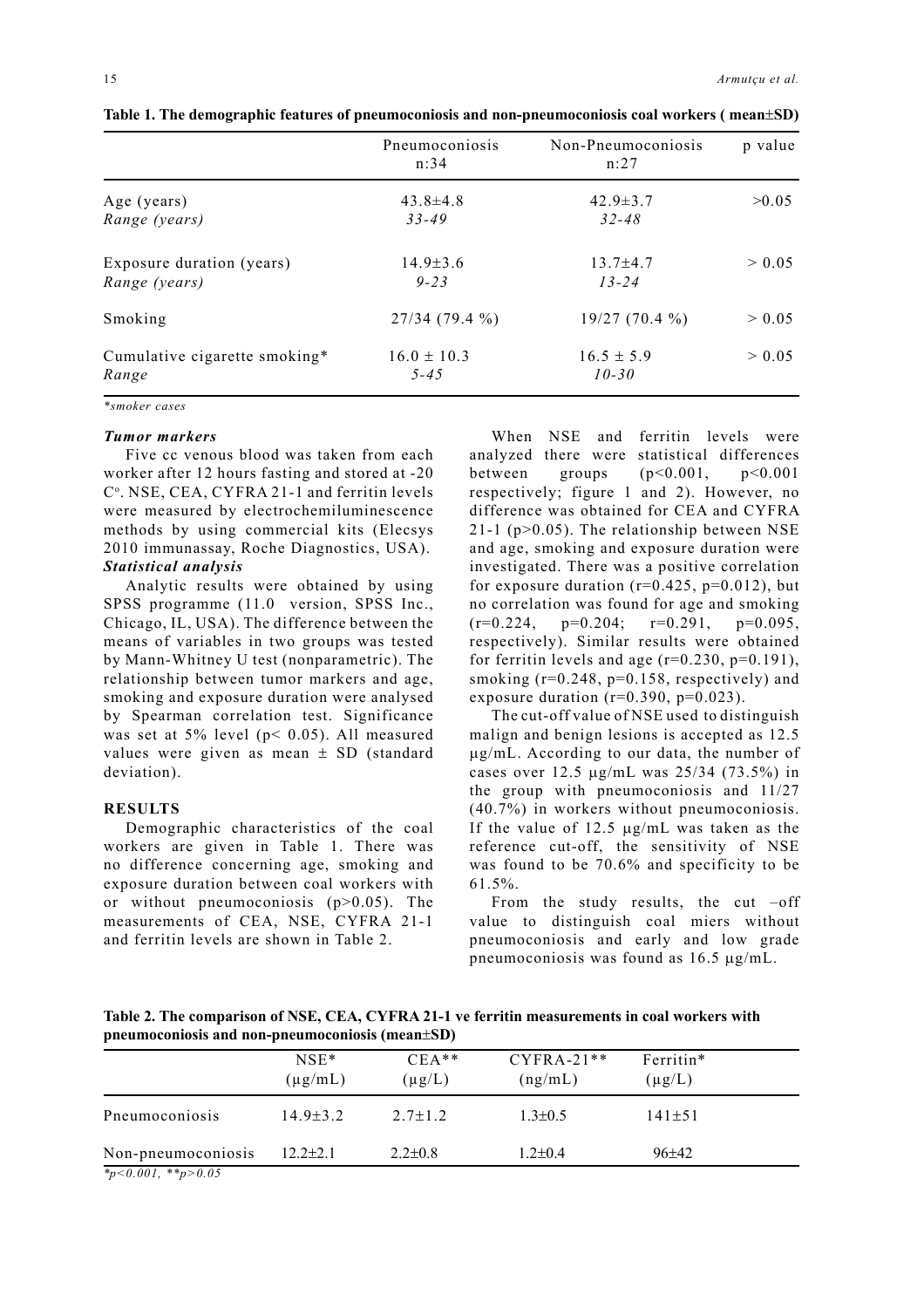

## **Figure 1. Schematic comparison of NSE levels in study of groups**

 In this case, sensitivity and specifity were 65% and 81.3% respectively.

## **DISCUSSION**

 Coal workers' pneumoconiosis (CWP) is characterized by coal dust inhalation, deposition in the lungs and tissue reaction to coal particles. There may be no symptoms in early and low grade CWP (1). Additionally, there are inter and intra reader differences in chest X-ray evaluation (9,10). CEA, NSE, CYFRA 21-1 and ferritin, used in lung cancer diagnosis, have also been found increased in benign lung diseases (11,12). In the literature, there are no data that these tumor markers are used to distinguish early and low-grade pneumoconiosis.

 Carcinoembryonic antigen is used in the diagnosis of colorectal, gastrointestinal, breast and lung cancers. It is found to be elevated in some benign diseases such as cirrhosis (45%), pulmonary emphysema (30%), rectal polyps (5%), benign breast diseases (15%) and ulcerative colitis (15%) (11,13). In our study, although there was a proportional difference between pneumoconiosis and nonpneumoconiosis cases, it was not statistically significant  $(p>0.05)$ .

 Neuron specific enolase is a glycolytic enzyme also known as phosphopyruvatehydr atase. It is found in neuroendocrine cells that have precursor uptake and decarboxilation.

 It is detected in neuroendocrine tumors (SCLC, neuroblastoma, pheochromacytoma, carcinoid, thyroid medullary carcinoma and pancreatic neuroendocrine tumors).



**Figure 2. Schematic comparison of ferritin levels in study of groups**

 The cut-off value for NSE is 12.5 µg/mL (14). NSE is especially important in staging of small cell lung cancer. It is increased in 60-81% of SCLC patients. An increased NSE level has also been shown in benign lung diseases (15).

 There was a statistically significant difference of NSE level between pneumoconiosis and non-pneumoconiosis cases ( $p<0.001$ ). If the value of 12.5  $\mu$ g/ mL was taken as reference, the sensitivity was found to be 70.6% and specificity to be 61.5%. From the study results, the cut –off value to distinguish coal miers without pneumoconiosis and early and low grade pneumoconiosis was found as 16.5 µg/mL. In this case, sensitivity and specifity were 65% and 81.3% respectively.

 When correlation analyses were performed between NSE and age, smoking and exposure duration, it was shown that the only statistical difference was obtained for exposure duration.

 As the number of study cases was low in number, this might affect the results about smoking. On the other hand, as our study cases were in middle age, it is reasonable to expect that age did not affect the results. In our study, cut-off values were exceeded in 25 of 34 (73.5%) cases.

 Cut-off values are important in differentiation of malign and benign diseases. These values may change according to the methods and kits used. In the study of Pina et. al., NSE cut-off values were measured as 9.8 µg/mL by EIA method in lung cancer screening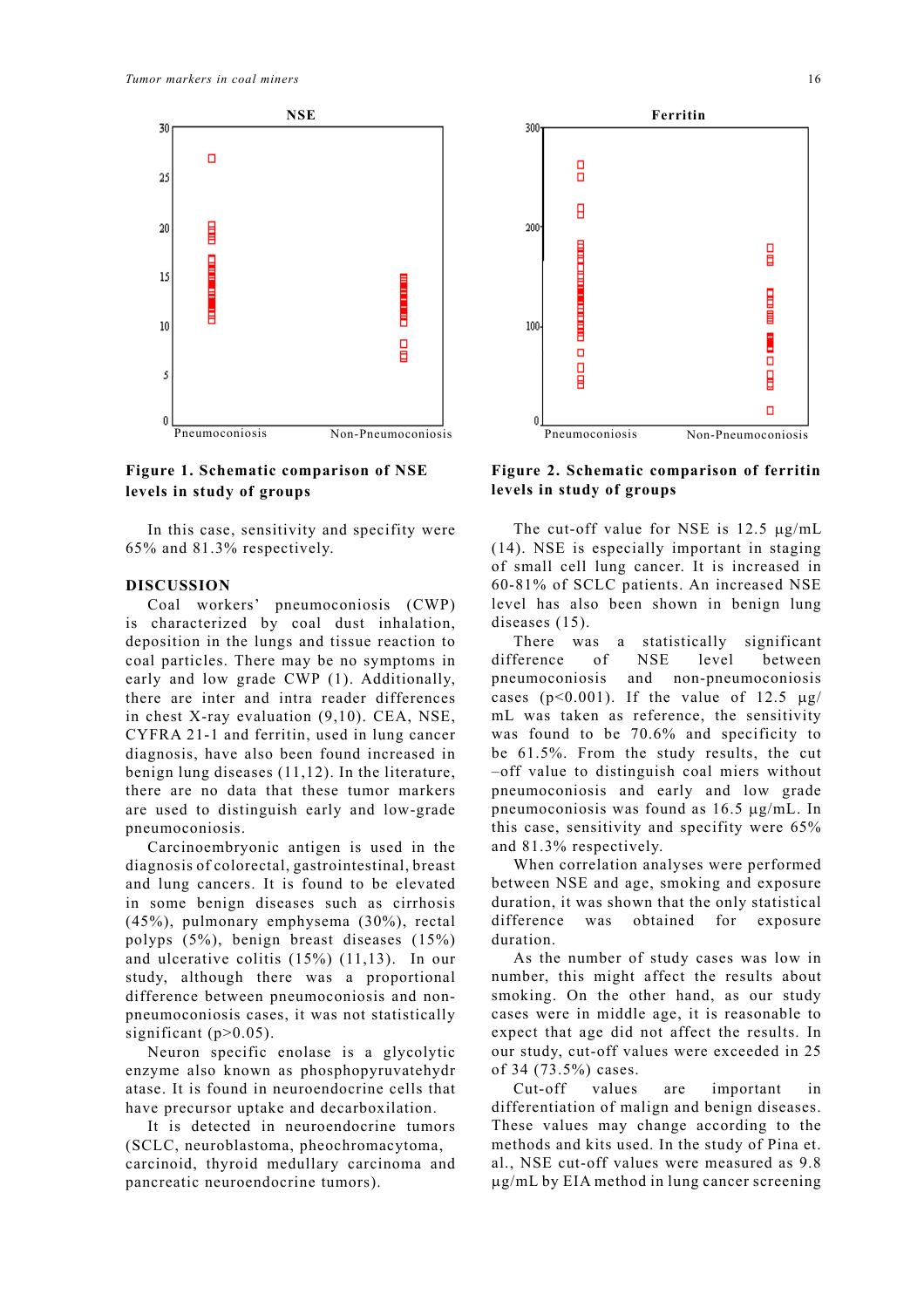patients (16). Kuralay et al. found this cut-off value as 8.7 µg/mL by EIA in malign and benign pleural effusions (12). In our study, we used an electrochemiluminescence method and, according to this method, the accepted cut-off level was as 12.5 µg/mL. From our results, it is possible to say that the NSE cut-off level must be taken higher than 12.5 µg/mL in patients with early and low grade pneumoconiosis in discrimination of malign and benign lesions.

 Ferritin, one of the tumor markers, is also a nonspecific acute phase reactant, which increases in case of inflammation, infection, trauma and cancer. The reference interval for adults is  $20-250 \mu g/L$  (11,17). There was a statistically significant difference of ferritin levels between pneumoconiosis and non-pneumoconiosis cases (p<0.001). But, as only a few workers had high levels of ferritin over 250 µg/L (only two cases), it seems that ferritin may not be useful in discrimination of normal coal workers without pneumoconiosis and coal workers with early pneumoconiosis.

 Cytokeratins are structural proteins that form subunits of filaments. In measurement of CYFRA 21-1, monoclonal antibodies are used and fragments of cytokeratin-19 are measured. CYFRA 21-1 is an important marker in follow-up of Non SCLC patients (18,19). The cut-off value of CYFRA 21-1 is 3.3 ng/mL. It is increased in cases of acute pneumonia, tuberculosis, interstitial lung diseases, cirrhosis and renal failure (20). There was no difference between pneumoconiosis and non-pneumoconiosis cases. In addition, none of the cases had a value higher than the cutoff limits used for malign and benign lesions discrimination.

 In conclusion, NSE and ferritin levels were found to be higher in coal workers with pneumoconiosis. According to our results, tumor markers are neither sensitive nor specific enough for the determination of early and low-grade pneumoconiosis. One of the interesting and important findings in this study is that NSE values were higher than 12.5 µg/mL in most of the pneumoconiosis cases (73.5%). The NSE cut-off value used in cancer screening of coal workers with pneumoconiosis should be increased in this setting.

**REFERENCES**

- 1- Fishman AP, Elias JA, Fishman JA, Grippi MA, Kaiser LR, Senior RM. Fishman's manual of pulmanory diseases and disorders. Tanoune LT. In: Occupational disorders. McGraw-Hill companies, Third Ed. 2002; part three: 205-57
- 2- Chiyotani K, Saito K, Okubo T, Takahashi K. Lung cancer risk among pneumoconiosis patient in Japan, with special reference to silicotics. In: Occupational Exposure to Silica and Cancer Risk. Lyon IARC. 1990; 95-104
- 3- Ferrigno D, Buccheri G, Biggi A. Serum tumour markers in lung cancer: history, biology and clinical applications. Eur Respir J 1994; 7: 186-97
- 4- Ferrigno D, Buccheri G. Clinical applications of serum markers for lung cancer. Respir Med 1995; 89: 587-97
- 5- Schneider J, Philipp M, Velcovsky HG, Morr H, Katz N. Pro-gastrin-releasing peptide (ProGRP), neuron specific enolase (NSE), carcinoembryonic antigen (CEA) and cytokeratin 19 fragments (CYFRA 21-1) in patients with lung cancer in comparison to other lung diseases. Anticancer Res. 2003; 23: 885- 93
- 6- Seemann MD, Beinert T, Furst H, Fink U. An evaluation of the tumour markers, carcinoembryonic antigen (CEA), cytokeratin marker (CYFRA 21-1) and neuron-specific enolase (NSE) in the differentiation of malignant from benign solitary pulmonary lesions. Lung Cancer 1999; 26: 149-55
- 7- Ebert W, Dienemann H, Fateh-Mogadam A, Scheulen M, Konietzko N, Schleich T, Bombardiere E. Cytokeratin 19 fragment CYFRA 21-1 compared with carcinoembriyonic antigen, squamouse cell carcinoma antigen and neurone specific enolase in lung cancer. Results of an international muiticentre study. Eur J Clin Chem Biochem 1994; 32:189-199
- 8- International Labour Office (ILO). Guidelines for the use of ILO international classification of radiographs of pneumoconioses. Occupational Safety and Health Series, No:48, Geneva: ILO, 1980
- 9- Epler GR., McLoud TC, Gaensler EA, Mikus PJ, Carlington CB. Normal chest roentgenograms in chronic diffuse infiltrative lung disease. N Engl J Med 1978; 298: 934